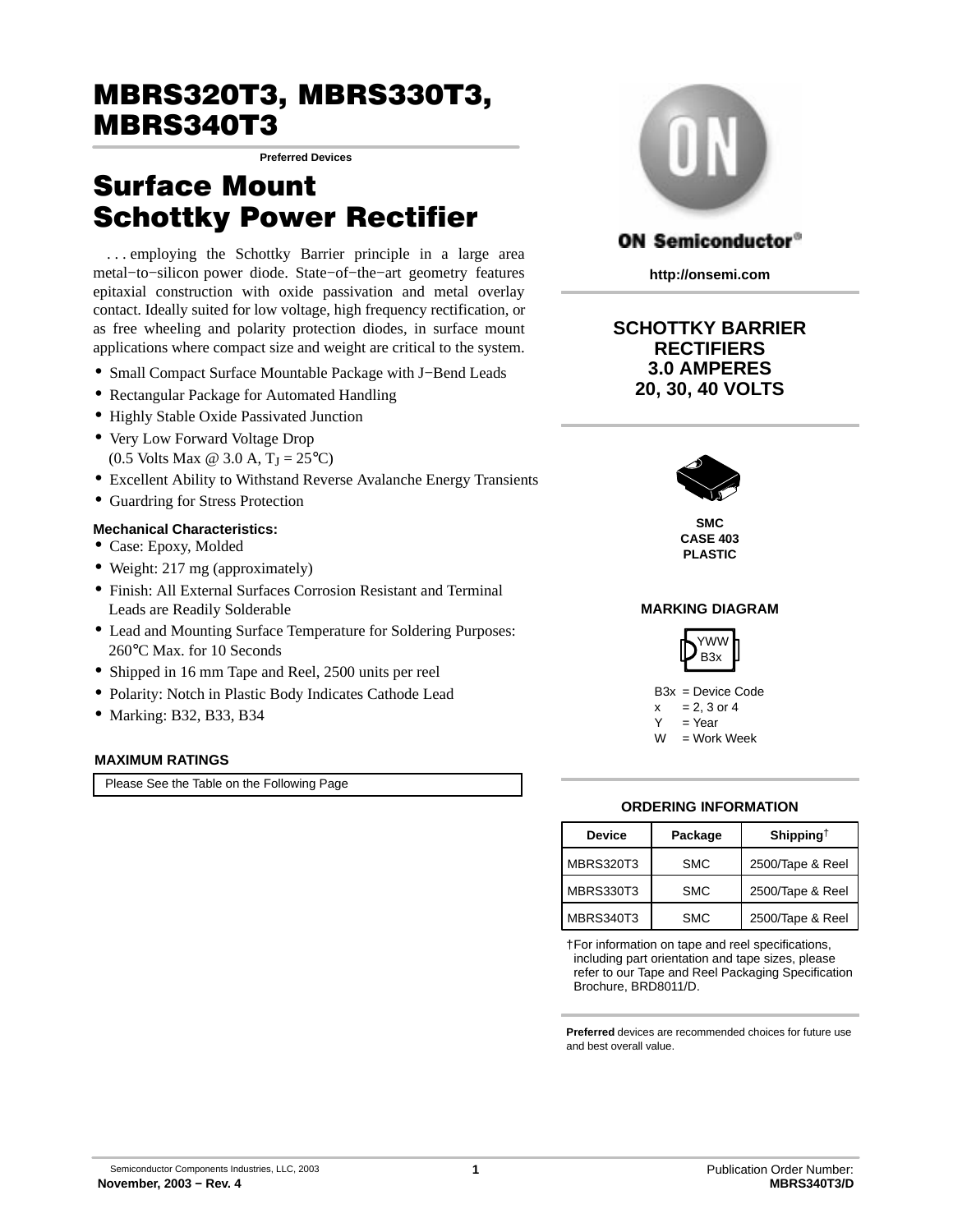## **MBRS320T3, MBRS330T3, MBRS340T3**

### **MAXIMUM RATINGS**

| Rating                                                                                                                                            | Symbol                                              | <b>MBRS320T3</b>                                                                  | <b>MBRS330T3</b> | <b>MBRS340T3</b> | Unit         |  |
|---------------------------------------------------------------------------------------------------------------------------------------------------|-----------------------------------------------------|-----------------------------------------------------------------------------------|------------------|------------------|--------------|--|
| Peak Repetitive Reverse Voltage<br>Working Peak Reverse Voltage<br><b>DC Blocking Voltage</b>                                                     | <b>V<sub>RRM</sub></b><br>V <sub>RWM</sub><br>$V_R$ | 20                                                                                | 30               | 40               | <b>Volts</b> |  |
| <b>Average Rectified Forward Current</b>                                                                                                          | $I_{F(AV)}$                                         | 3.0 $\circledR$ T <sub>1</sub> = 100 °C<br>4.0 $\circledR$ T <sub>1</sub> = 90 °C |                  | Amps             |              |  |
| Nonrepetitive Peak Surge Current<br>(Surge applied at rated load conditions halfwave,<br>single phase, 60 Hz)                                     | <b>IFSM</b>                                         | 80                                                                                | 80               | 80               | Amps         |  |
| <b>Operating Junction Temperature</b>                                                                                                             | $\mathsf{T}_{\text{J}}$                             | $-65$ to $+125$                                                                   | $-65$ to $+125$  | $-65$ to $+125$  | °C           |  |
| <b>THERMAL CHARACTERISTICS</b>                                                                                                                    |                                                     |                                                                                   |                  |                  |              |  |
| Thermal Resistance - Junction to Lead                                                                                                             | $R_{\theta\text{JL}}$                               | 11                                                                                | 11               | 11               | °C/W         |  |
| ELECTRICAL CHARACTERISTICS                                                                                                                        |                                                     |                                                                                   |                  |                  |              |  |
| Maximum Instantaneous Forward Voltage (Note 1.)<br>$(i_F = 3.0 A, T_1 = 25^{\circ}C)$                                                             | VF                                                  | 0.50                                                                              | 0.50             | 0.525            | <b>Volts</b> |  |
| Maximum Instantaneous Reverse Current (Note 1.)<br>(Rated dc Voltage, $T_1 = 25^{\circ}C$ )<br>(Rated dc Voltage, $T_{\rm J}$ = 100 $^{\circ}$ C) | İR                                                  | 2.0<br>20                                                                         | 2.0<br>20        | 2.0<br>20        | mA           |  |

1. Pulse Test: Pulse Width =  $300 \,\mu s$ , Duty Cycle  $\leq 2.0\%$ .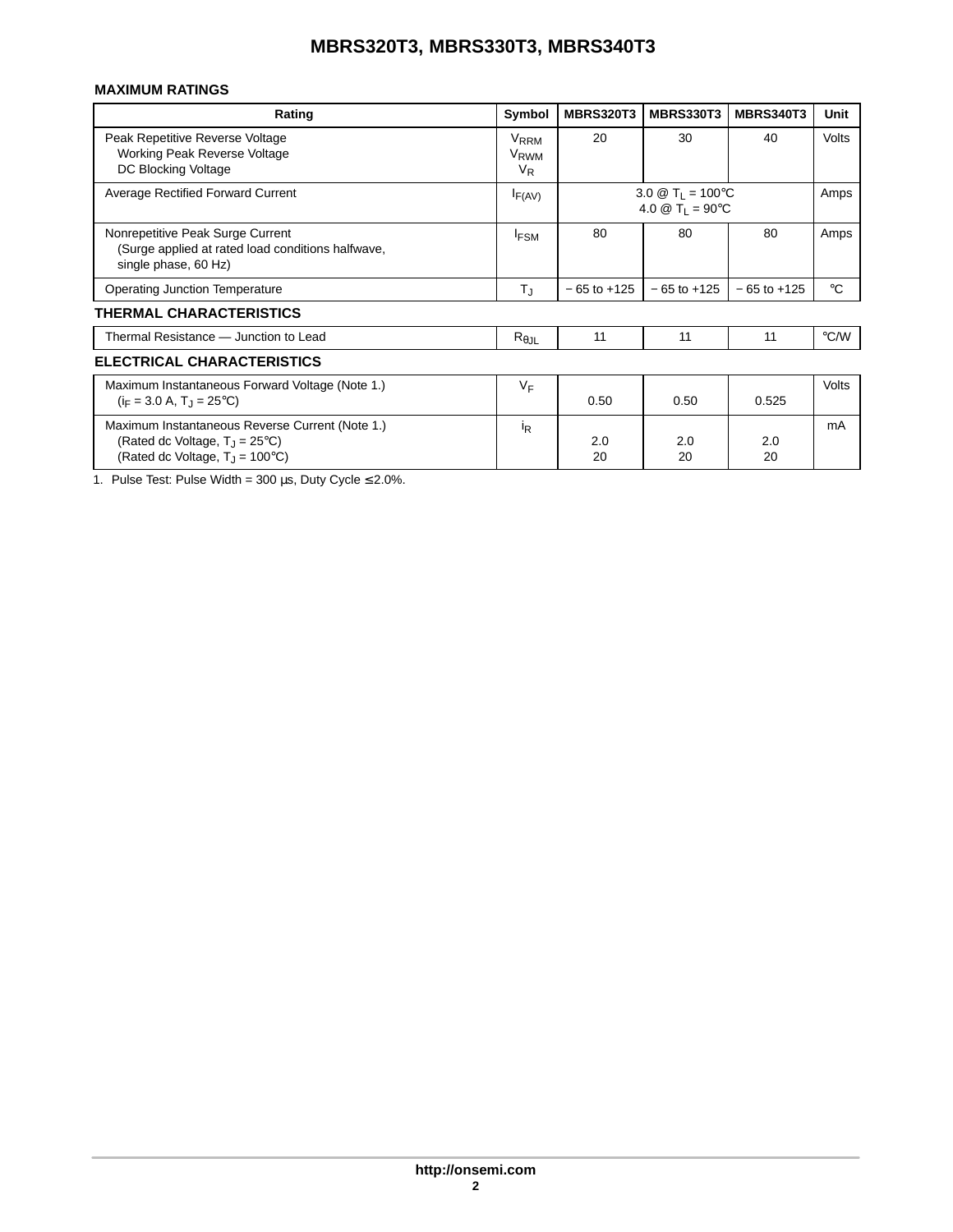## **MBRS320T3, MBRS330T3, MBRS340T3**